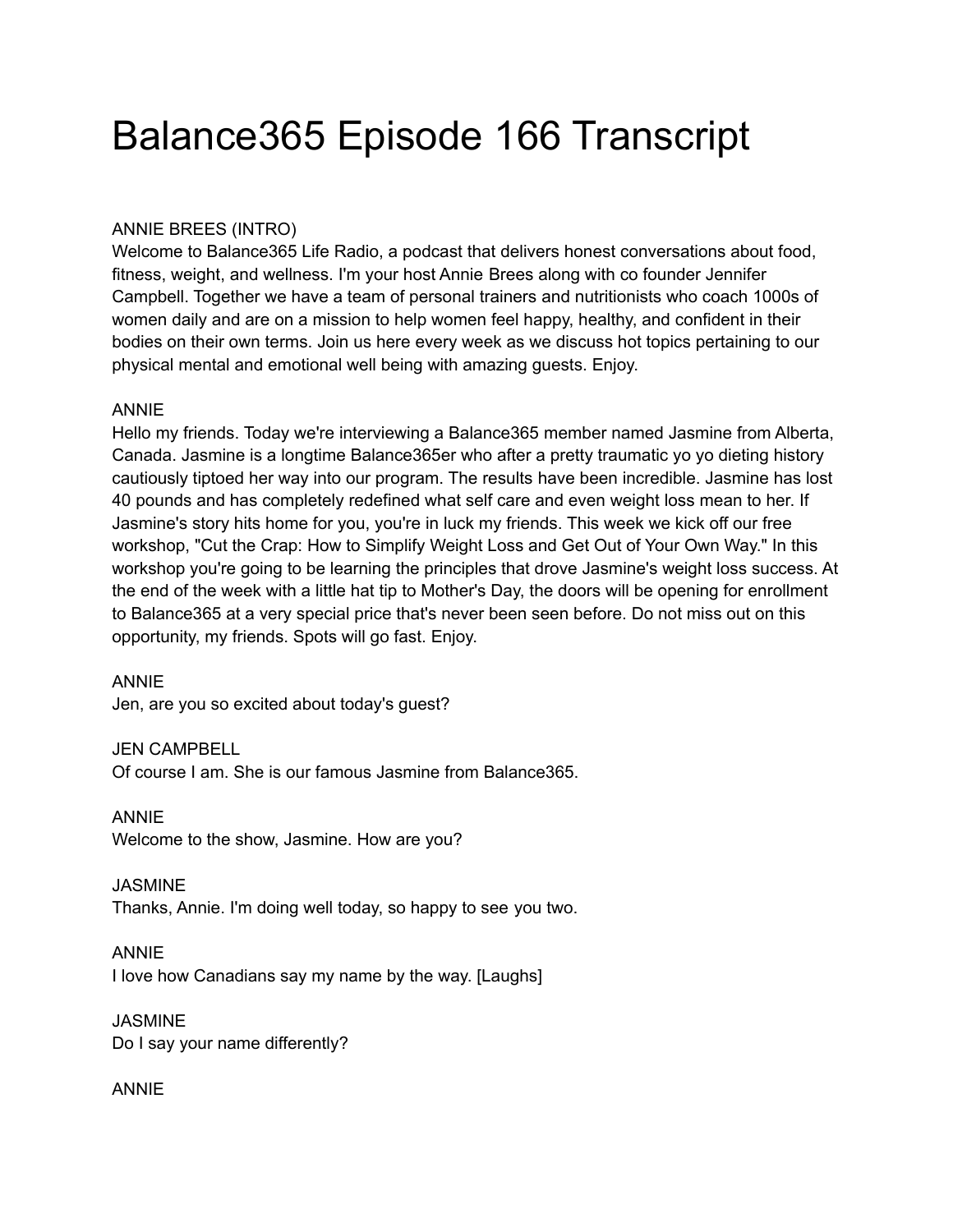No, differently than other Canadians but there's there's a little bit of a slight difference between Americans and Canadians.

**JASMINE** Interesting.

ANNIE But I love it. How are you this morning?

**JASMINE** I'm doing well.

### ANNIE

I'm so happy you're here. I cannot wait to dive into your story before we get into like all the changes, all the results, because I know that list is quite extensive. Can you tell us a little bit about yourself, like how did you find Balance365?

### JASMINE

Sure. I found Balance365 very shortly after I had my second baby. I was just like surfing the interwebs like you do when you're breastfeeding a little one, and I had seen that a few friends were sharing about your, at that time it was a power bowl challenge, so I was already at that point feeling like frustrated with my body and I don't know kind of disinterested in dieting. I knew, "I don't want to diet while breastfeeding," but I thought, "Oh this sounds like a really healthy thing to do and totally reasonable to give myself this one big balanced meal a day," so I printed out all the recipes and really enjoyed them and that got me into the group that you had then, and I just sort of really fell in love with the culture there. It was so surprising and different to me and yeah, I felt right at home so then yeah went from there.

### ANNIE

Can you tell me more about how it was different than maybe what you had tried in the past? Like did you have weight loss goals in the past? Was this different?

### JASMINE

Yes, so I had been quite a hardcore dieter I would say between the time that I was like 19 until then, well, until especially when I got pregnant the first time and then again in between, so prior to that it was very like quick, results-driven, all kinds of kooky things to try to lose weight quickly. I did the HCG diet which was 500 calories a day and taking fake hormones to convince myself that it was fine. I like, I did shake diets and you know the container diets and they were all a ton of work and there was not really much community, it was very like before and after pictures and the way I would mentally psych myself up for these would be like to look at pictures of women before and after losing weight and be like, "I can do this because of all these other women and maybe I'll be happy and worthy and beautiful when I'm an after." And in this community, I felt that it was a lot more like working on appreciating what our bodies do for us, seeing other women expressing that they were finding contentment in their bodies, and also finding joy in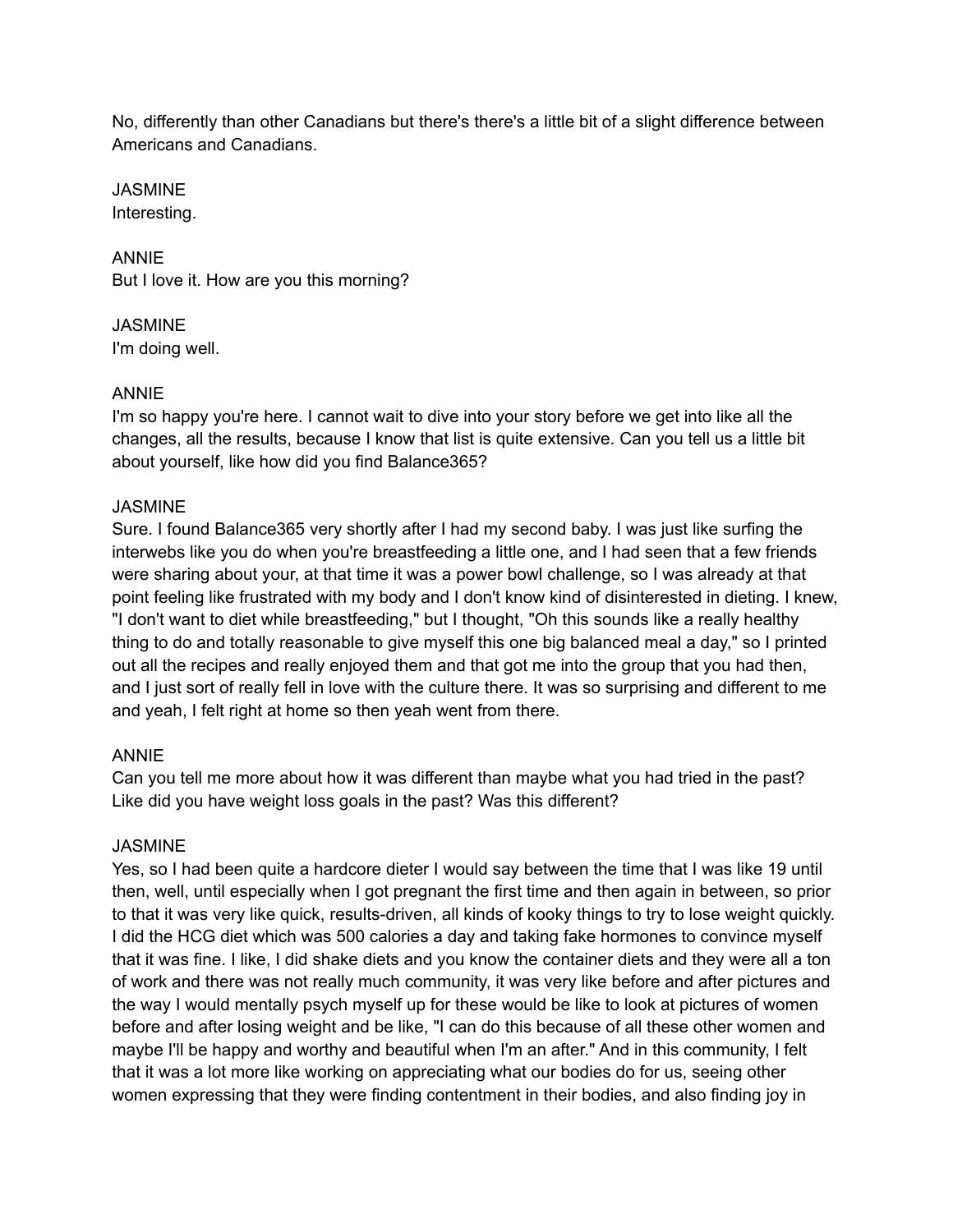meeting their physical needs. Movement, nutrition, in a way that wasn't restrictive. And that not restrictive thing was just like mind-blowing for me, to have somebody say, "Oh, don't not have the things you love." Whereas what I had been in before would be like, "You can have the thing you love after you deserve it, 30 pounds from now, when you're in those skinny jeans, then you can have the thing you love once, or maybe you can eat as much as you want," but as though that's sustainable, I don't know.

### JEN

Once. [Laughs]

#### **JASMINE**

Once. [Laughs] But then like it was, I was always like, I would be successful in this way. And then I would be done my diet and then I would gain weight back because of course I did. That wasn't sustainable.

#### ANNIE

Did it occur to you then when you were doing it that this wasn't sustainable, this is faulty, this is a system that doesn't work? Or did you blame yourself?

#### **JASMINE**

I blamed myself but I also was like, "I always had been very successful. So I'll just deal with it in the future." And then I would, I went back and forth like that a few times, it didn't really strike me as a huge problem until I was pregnant with my second. So when I was pregnant with my first, I gained a ton of weight. Some comments about that from people that felt shamey, but it wasn't the end of the world. Then when I was pregnant with my second I had severe vomiting. And I got so many compliments on my second pregnancy being so skinny, and how I looked so good. And I was not going to have to lose the weight after. And I would respond like, "I'm sick. I am losing weight because I'm throwing up all my meals. I don't feel good. This doesn't feel happy. I feel like I am ill or dying. This feels bad." And people would not hear me, they would respond like, "Well, you look great. Or at least you won't have to lose the weight after," or, you know?

#### JEN

Very weight-centric culture we live in rather than health-centric, where really what you needed was probably some support and empathy.

#### JASMINE

Yeah, I needed like a, "That sounds awful. I am so sorry. Like, yeah, hopefully that will end eventually. And maybe this is what helped me with nausea," or something. Not, you know, "I am so happy to see you starving and fearing for your child's wellness while you're vomiting for seven months." I vomited for seven months. It was a long time, it was enough that it completely changed my relationship with food and with myself. And then I ended up kind of conflating that experience of starving with the starving or depriving that I did while I was dieting and I was like, "I can't do this again. I can't withhold from myself again." And then after I had my second baby I started to find immense comfort in feeling full because it had been months and months before I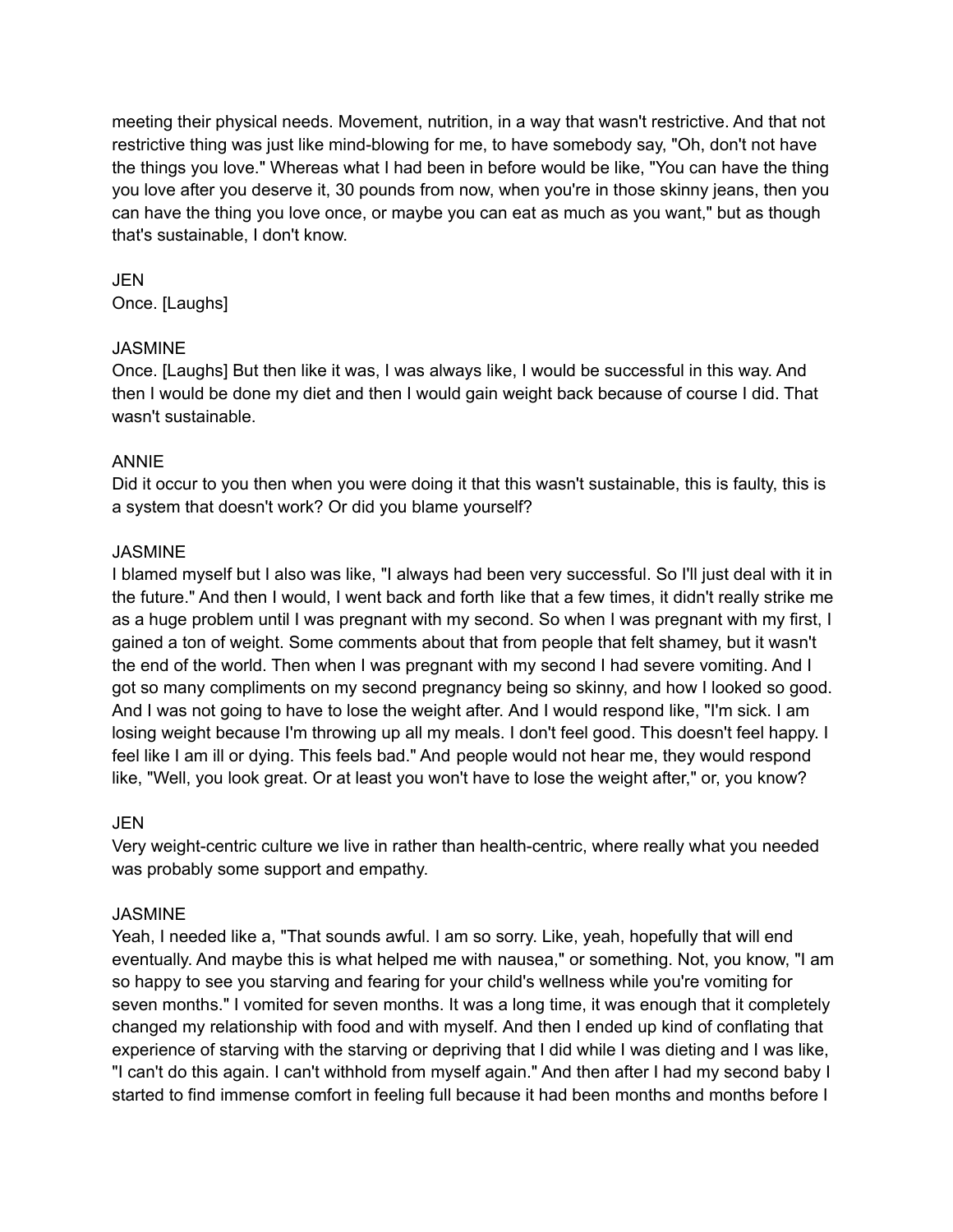felt physically satisfied. So I gained a bunch of weight, then contrary to everybody's cheers for me while I was pregnant, I gained a bunch of weight then because I was recovering from truly a famine in my body was the experience, and just like anybody in a famine, if you would then have food and keep it in, your body would want to do that.

JEN

For sure.

### **JASMINE**

So I gained a bunch of weight then. And yeah, so, I actually was gaining weight quite a lot initially when I met you guys, but that was okay. It was kind of lifesaving.

### **JEN**

Yeah. Did you feel okay about it? Did you feel okay about it in those moments? I mean, I know you feel okay about it now.

### **JASMINE**

I did. I was already in your group. So I wasn't hating my body. I was just, and I was also like, pretty depressed. I had some pretty scary experiences after my little one. I almost died of preeclampsia. So I don't know, I was going through a lot and the way my body looked was kind of the least of my concerns, but I did feel some protection from that, from being in the group. Like, I was worried about if I was dying, but I wasn't mad about being heavy. [Laughs]

### ANNIE

That's, I'm sorry that you went through that, but it's like, I think it's a testament to your overall resiliency, right? And I know, so, okay, so you join the power bowl recipe, you went through all this, you join the power bowl recipe, you join the program. And I know a lot of women are focused on your results. But the reality is you started where a lot of our listeners are right now. And do you remember your first post in Balance365?

**JASMINE** I don't think I remember my first post, no.

ANNIE About a walking habit?

**JASMINE** No.

JEN So, I went back through all your posts. [Laughs]

ANNIE Like a creeper.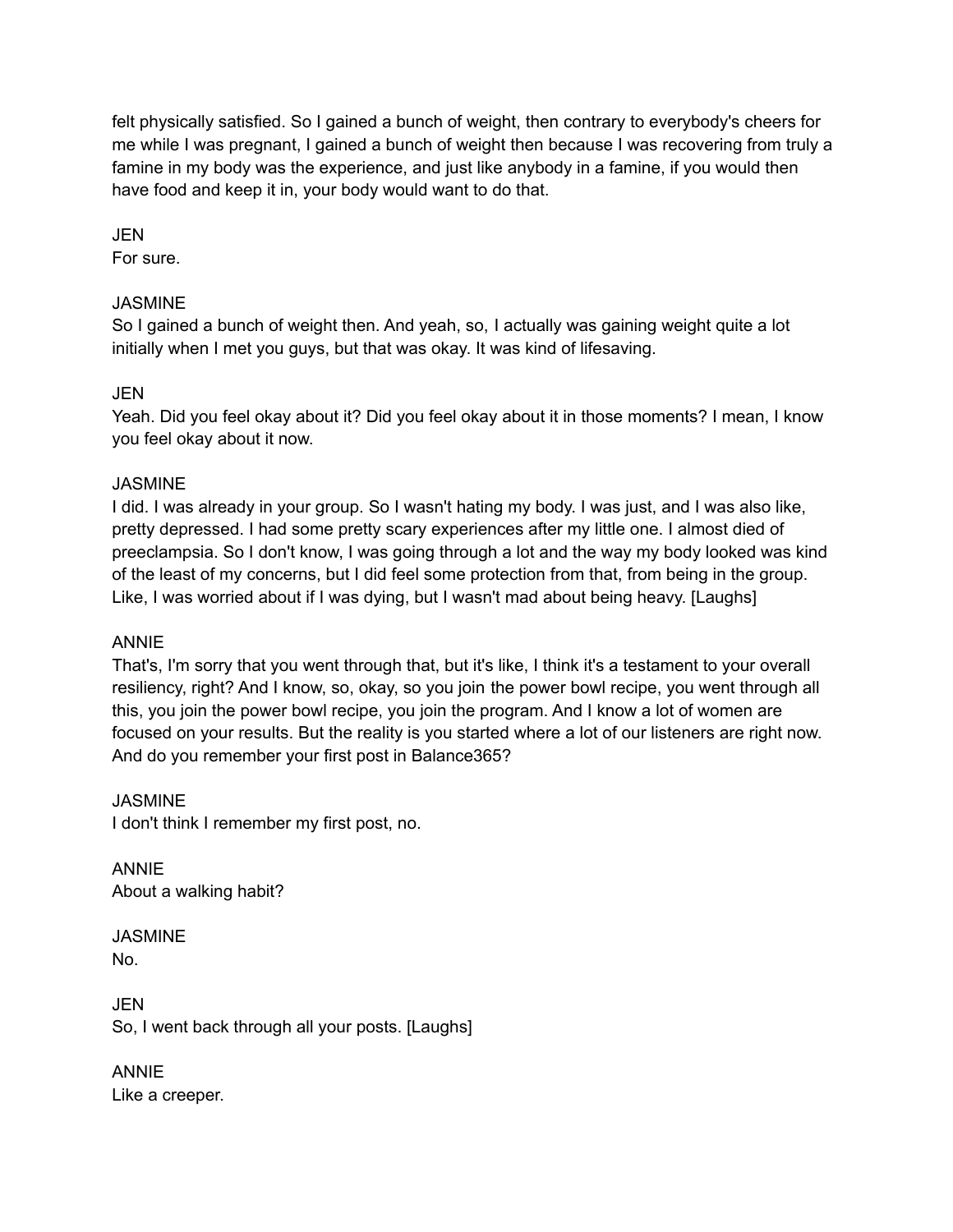### **JASMINE**

[Laughs] That's fantastic.

### JEN

I think it's so fun to watch the journey of people though, right? And you can forget where you started, you know, and I also love going through people's journey with us because there are a lot of women who joined Balance365 who are at where you were when you started, and, or even not even with the body resiliency you have developed, with a lot less body resiliency. And so I think it's very difficult to imagine when you're in that space of just a lot of shame and negativity around your body, I think it's hard to imagine that you could ever be anywhere else. And when I look back through our members' posts, and I go back right to the very beginning, you start to see the journey. And I like showing people that so they can see, no, you might not feel this way in three weeks from now. But look at how, you know, these members have evolved who stuck with us right?

#### **JASMINE**

Very cool.

### JEN CAMPBELL

Yeah. So you started with a walking habit. And that was your very first post with us. And I think a lot of people would struggle with some resistance around making a walking habit because they would feel like they, I mean, we always feel like walking is not enough if we've come from diet culture. What was your experience with a walking habit and getting a movement habit going?

### **JASMINE**

I don't think I did it because -

JEN [Laughs].

### **JASMINE**

I like, I remember doing it a couple times. And I know now that my relationship with exercise goes well when it's also a relationship with others. So I think at that point, I was like, I will leave my house with my two small children in any weather and go for a walk. And I would almost never enjoy that unless it's with somebody else. So around that time, I know like, I was going to Zumba classes shortly after that all the time with my friends, dancing -

#### JEN Right on.

### **JASMINE**

- with my friends. But so, it didn't, I don't know, it didn't take me long to find something that married my values, but walking by myself does not reflect my values.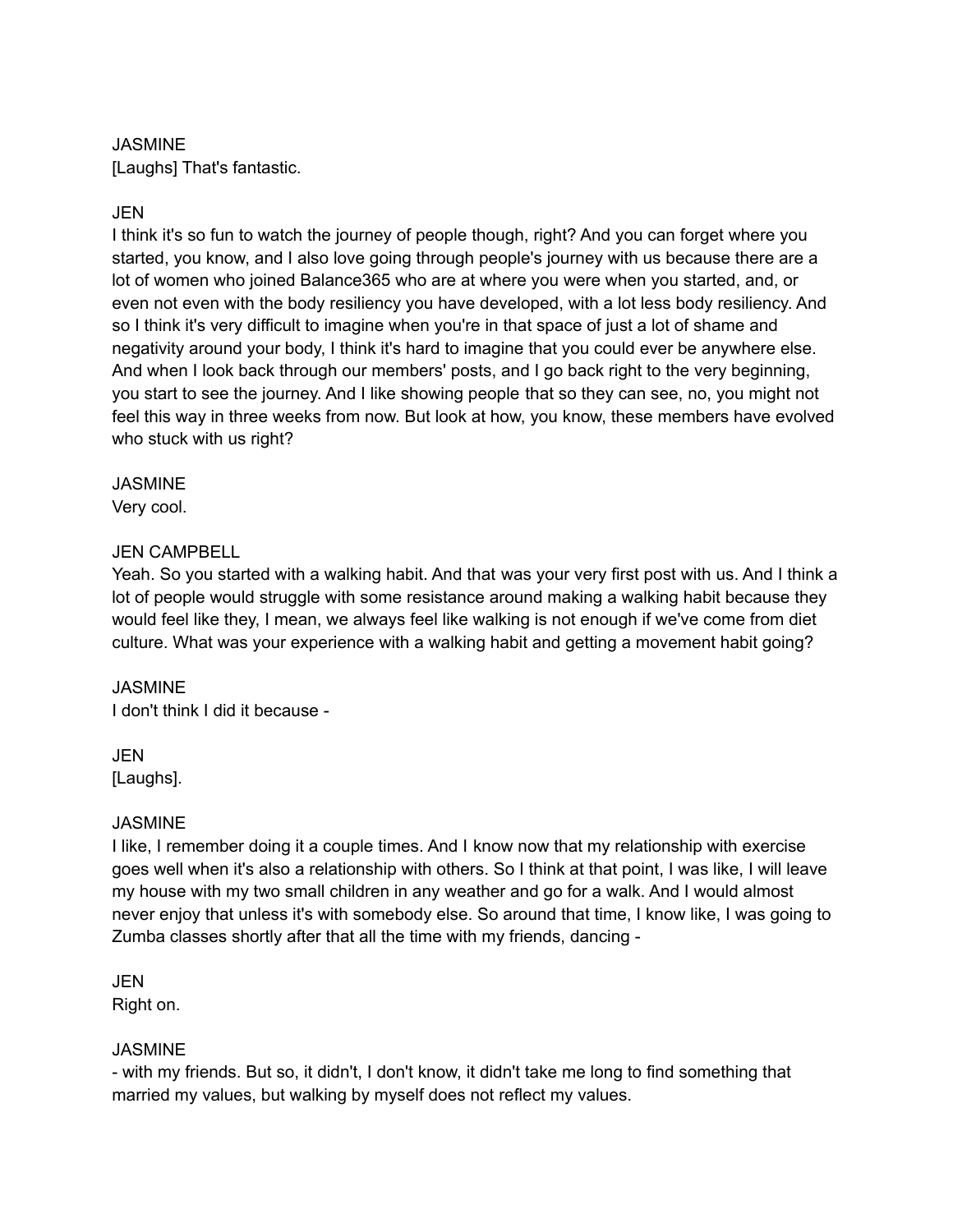JEN Okay, so moving right along to your next post. [Laughs]

### **JASMINE**

I didn't do that. [Laughs]

### ANNIE

But that's still value. But that's still valuable, right? Like even if it didn't pan out the way you maybe had anticipated or intended for it to, there's still value in realizing that, "Okay, actually, I'm way more likely to be successful and have consistency when I pair it with connection."

### **JASMINE**

Right. Totally. And I'm still learning that.

### JEN

And I actually love that you I guess quote unquote, failed at that. But you learned from it right? And it sounds like you learned Zumba was going to be a more sustainable commitment for you. Because it included other things you love, like connection.

#### JASMINE Yeah.

### **JEN**

Yeah. I feel the exact same way, Jasmine. I feel it's very difficult for me to get moving alone. I quite like pairing it with something else I enjoy, where Annie here is so self-motivated to exercise. I mean, you exercise mostly alone, don't you Annie?

ANNIE Well, now I do.

JEN These days. [Laughs]

ANNIE Yeah. Now I do. That's not my preference. But yeah, I enjoy it.

### JEN

I would say I get excited to exercise when I know I'm meeting somebody to do it. Yeah. Yeah. So the next post we got from you, the next couple of posts, you shaved your head. You got some tattoos. [Laughs] You wore a super cute black bikini in Vegas. Like, it escalated pretty quickly.

### JASMINE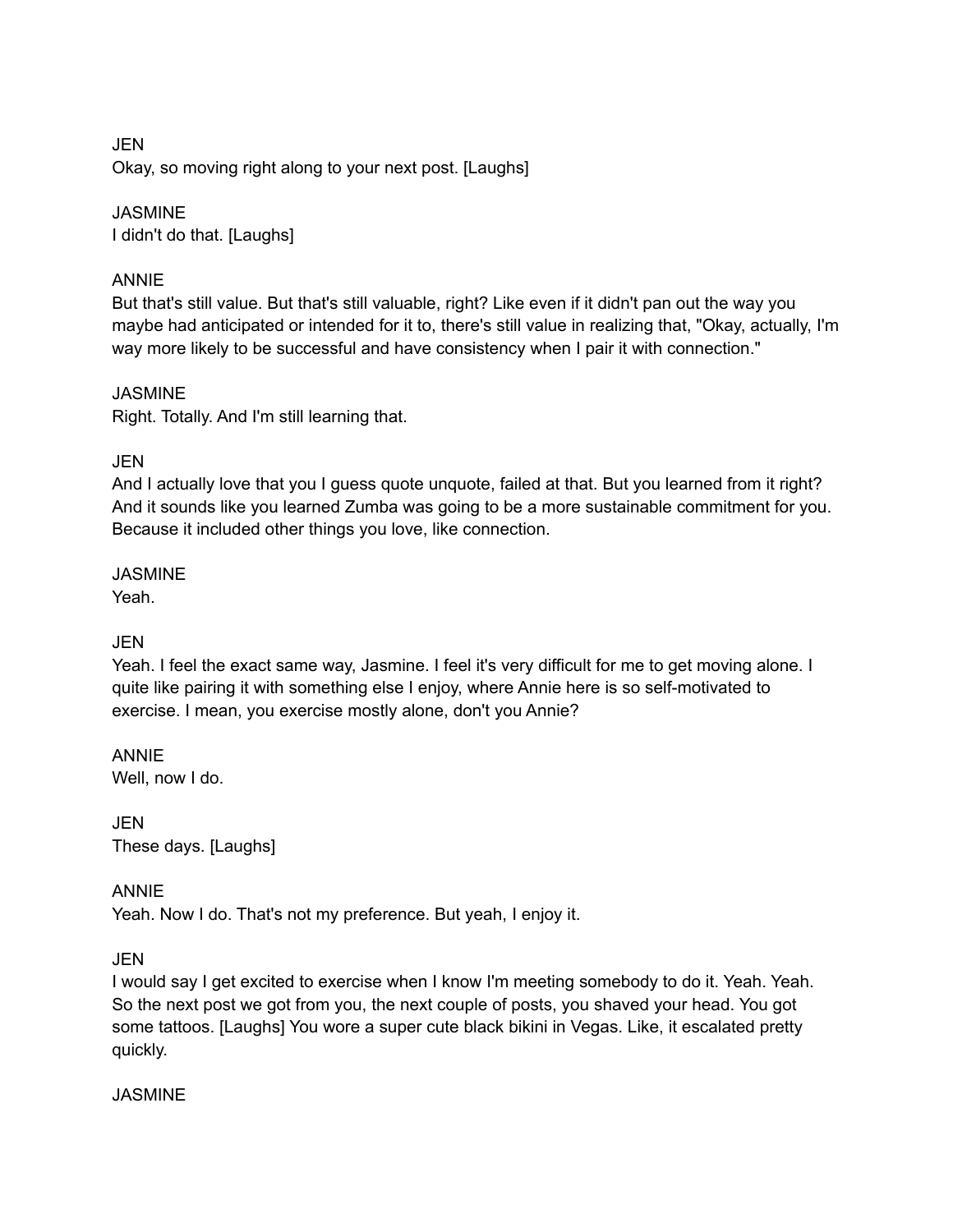There had been some time in between there. A little bit, hey?

#### JEN

Yeah, there was definitely some time but it was like, "I'm going to start a walking habit. I shaved my head. I got some tattoos. I got a new black bikini. I'm in Vegas enjoying myself." So we have to talk about this. What was this a sign of, what was happening?

### ANNIE

I need to call out that. do you remember messaging me Jasmine about the tattoo?

#### JASMINE

Yes, yes. I was like, "Annie. Your tattoo is the most," I don't know if I'm allowed to swear, "The most effing kick butt thing I've ever seen. I love it." [Laughs]

#### ANNIE

Yeah. And then you like went on about, "This is my plan for my tattoo and here's some pictures and here's some ideas. But..."

#### **JASMINE**

[Laughs] "When my arms are toned enough."

#### ANNIE

Yeah, and I was like, "Huh, that's interesting." [Laughs] And, okay, so that like, there's where you were at one point. And then all of a sudden, it's like tattoos, the head, the bikini, like, what was that?

### JEN

All of a sudden you stopped waiting. So it sounds like you thought, "I'll do these things when."

### **JASMINE**

Yeah, when my shoulders are toned enough was the thing I said. And then Annie was like, "I think you should do it now. Like, why wait?" And I was like, "This is something I've never thought about before. It should be a reward for when my body's perfect, obviously." And like, I thought on it and thought on it and I didn't jump into it quite right away, because I still had some more work to do in my brain. But all of these changes were a sign of my unraveling a lot. A lot. So when I was in the program, the thing I started with that was really kind of scales fell off my eyes, you could say, I did the diet deprogramming, which you go through questions about your history with dieting, and your relationship with dieting, and what kind of effects that those have had and what you learned and where some of those messages come from. And there was also some other books and documentaries to go along with that that kind of talked about some of why we as women tend to think we need to be a certain way. Or we owe the world around us a certain version of ourselves. And as I picked that apart, I rejected and got angry with diet culture and the harms that I experienced because of it, and then rejected that fully. Moving on, I started to recognize other pieces of culture that I had kind of shaped my life around. Patriarchal culture,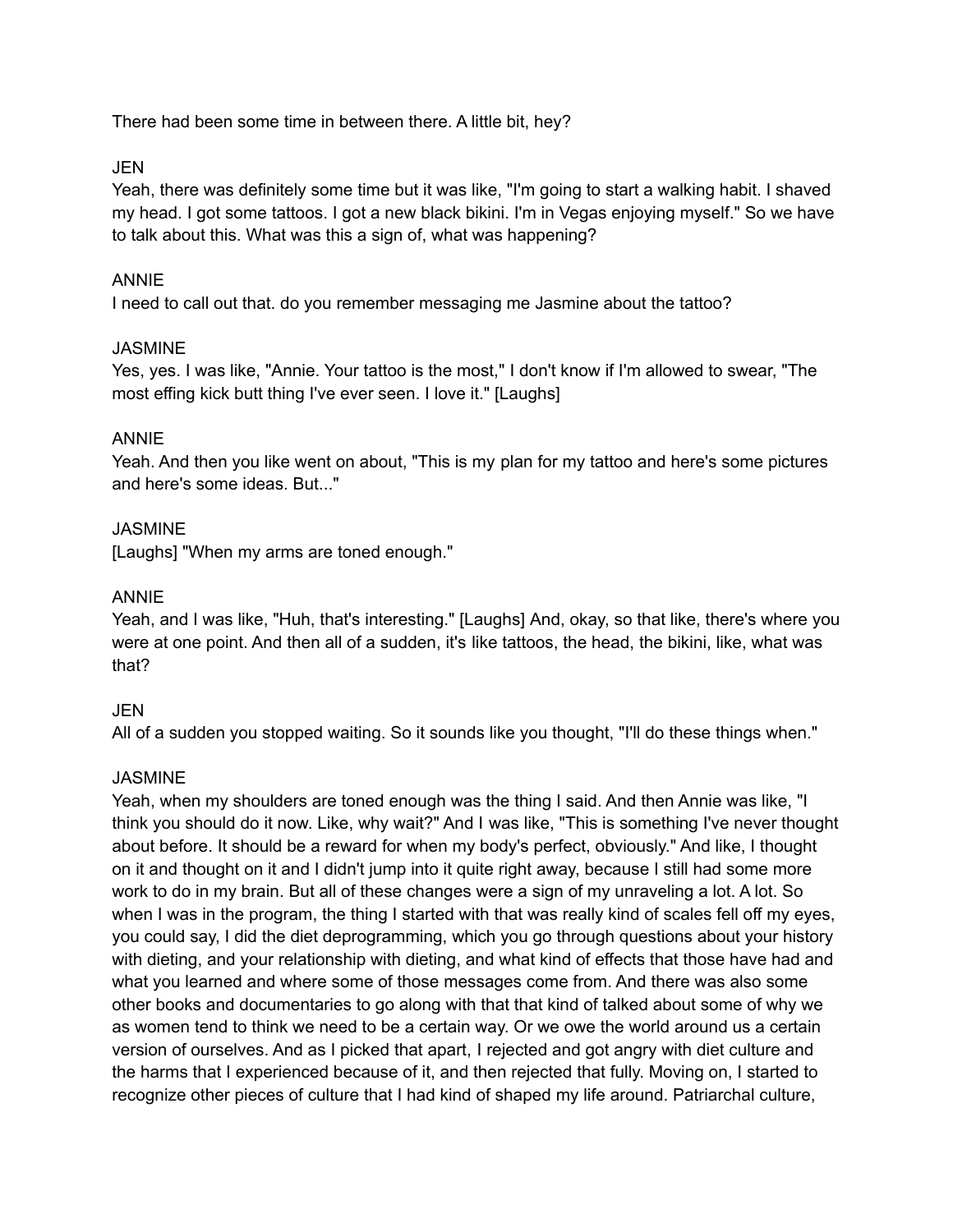norms, the culture of the conservative area that I live. And like, a perfectionism that comes with going through nursing school, the women in media culture, where women all look kind of a certain similar way. And you kind of have three options of how you can look and all of the messaging about what we have to be. And, as the diet culture thing, for me was just a thread on the edge of like, a huge, massive, ugly sweater that I pulled, and pulled and pulled and pulled. And as all of that unraveled, I started to reject this version of myself, that was made to meet other people's goals for me. And I was quite good at that. So there was a lot to unravel. And started to recognize who I wanted to be. And that came with a lot of physical changes in experimenting, like, getting tattoos, and piercings, and completely changing the way my style is a lot of the time to dress differently. I don't dress to always look skinnier. I dress in things that make me happy, because I realized now that dressing is for me. It's not because I owe my surroundings an image, right? And I started to explore a different picture of what sexuality meant to me, and how I wanted to experience that, and that was pretty big for me too. I shaved my head, like not completely just the sides, and then I had like this sweet like Mohawk and I loved it. And like now I have completely teal hair like root to tip teal. And I just dove into this like relentless self-love and self-exploration, I completely love my body the way it was then, which throughout that time I lost about 10 pounds. So there was a little bit of change then, but certainly, I was not in the body that I felt like I would have owed the world before, but I loved it. I appreciated my body. I knew that it kept me alive through horrible things. It kept me alive through trauma, and it kept me alive through my unnecessary attempts to change it. And I fell in love with it then and I still love it now even though it's changed. because I've just changed the way I've supported my physical health as well.

#### JEN

I love that. And we talk a lot about learning to love your now body, or at least just learning to respect and appreciate your now body. And there's resistance there from a lot of women that Annie and I coach, because they just can't, you know, really wrap their heads around appreciating, accepting, loving a body that is maybe the heaviest body they've ever lived in. Do you have any specific advice there for anyone listening that's going, "Nope, I can't, I absolutely can't accept this larger version of myself."

### **JASMINE**

Yeah, I think, for me, there was like a whole funny lineup of circumstances that left me with a ton of gratitude for being alive. And you don't necessarily need to go through that in order to recognize it, but it helps. [Laughs] So, gratitude for my trauma, but maybe, you know, there was this the self-love journal that you had, I think it's still in there.

JEN Yeah.

#### JASMINE

But if you could sit yourself down each night and write, I appreciate, even if you don't have a whole list, but say, like, I appreciate that when I eat, I get to stay alive. And I appreciate that when I hold my breath, my body stops me and I take another breath and stay alive. And I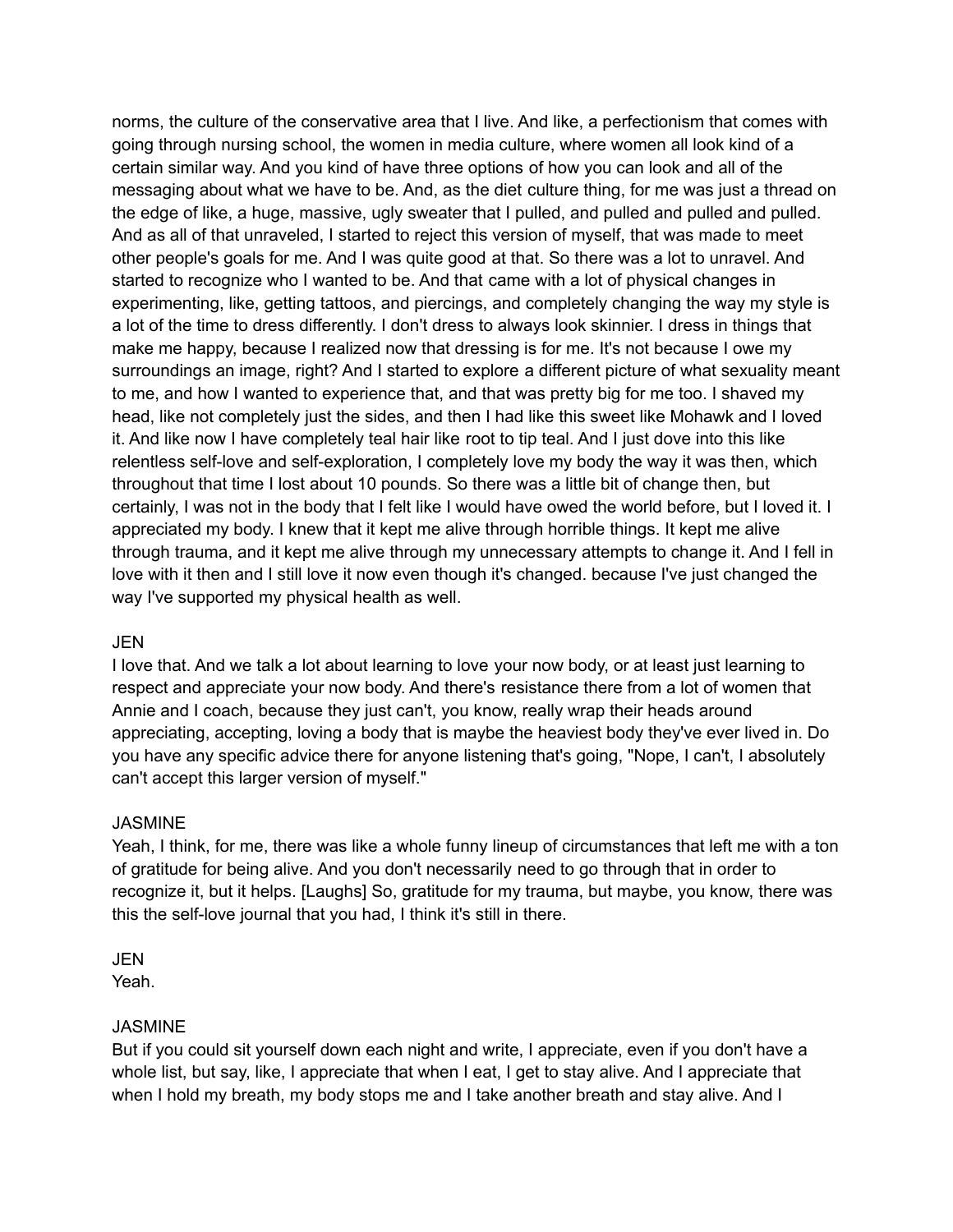appreciate that when I want to go somewhere, my legs can get me there, not everybody has that privilege. And maybe not every listener has that privilege, but every listener who would be alive has something about their body that's an absolute miracle. So see that thing and recognize not everybody has all of these things. And your body supports you in a way that nobody else ever has, nobody else ever will. And if you could just take a little step to explore that every night, it might be your best friend, instead of somebody that you would imagine to be in your way, or imagine to be your enemy. Like, every single person's body does more for them than anybody else ever will.

### JEN

And what you water will grow, right? So if we continue to look in the mirror, and start listing out all the things we hate about ourselves, all the things that are unworthy, that's what's gonna grow in our life, that's the plant that's gonna grow.

### **JASMINE**

Oh, and maybe change the people around you, if the people around you are talking about talking about themselves like they're garbage, that's gonna grow, too. If you have a friend group or a social group that you'll start to talk down about yourself, and they accept that or join in, rather than maybe remind you about the goodness of your body, like that's a pretty hard place to come out of. So like your groups, your podcasts. That's good. Fill your ears with Jen and Annie.

JEN Social media feed.

**JASMINE** Totally.

### JEN

Yeah, I mean, I've been that woman. I've been part of the social groups who just did that. And I know how difficult it is. And then to be in those social groups, to continue and to be the only one that doesn't think that way anymore. It's very tricky, but they're people you love. Right? And so I understand that's a very difficult place to navigate.

### **JASMINE**

I still have that, too. But I have started to set some boundaries about what kinds of conversations I want to have with those people. And some of my relationships with people that think differently about their bodies. Those relationships have just really flourished in the last couple of years. So I don't know, maybe you don't need to see it between like having friends or not having friends. Because what you put out into the world, it does come back to you.

### JEN

Yeah. Also, for anyone listening, who's on this journey, you can be that change for other women, like you can be their first exposure of a woman who loves herself and doesn't say negative things about her body. And you can be someone else's turning point for information -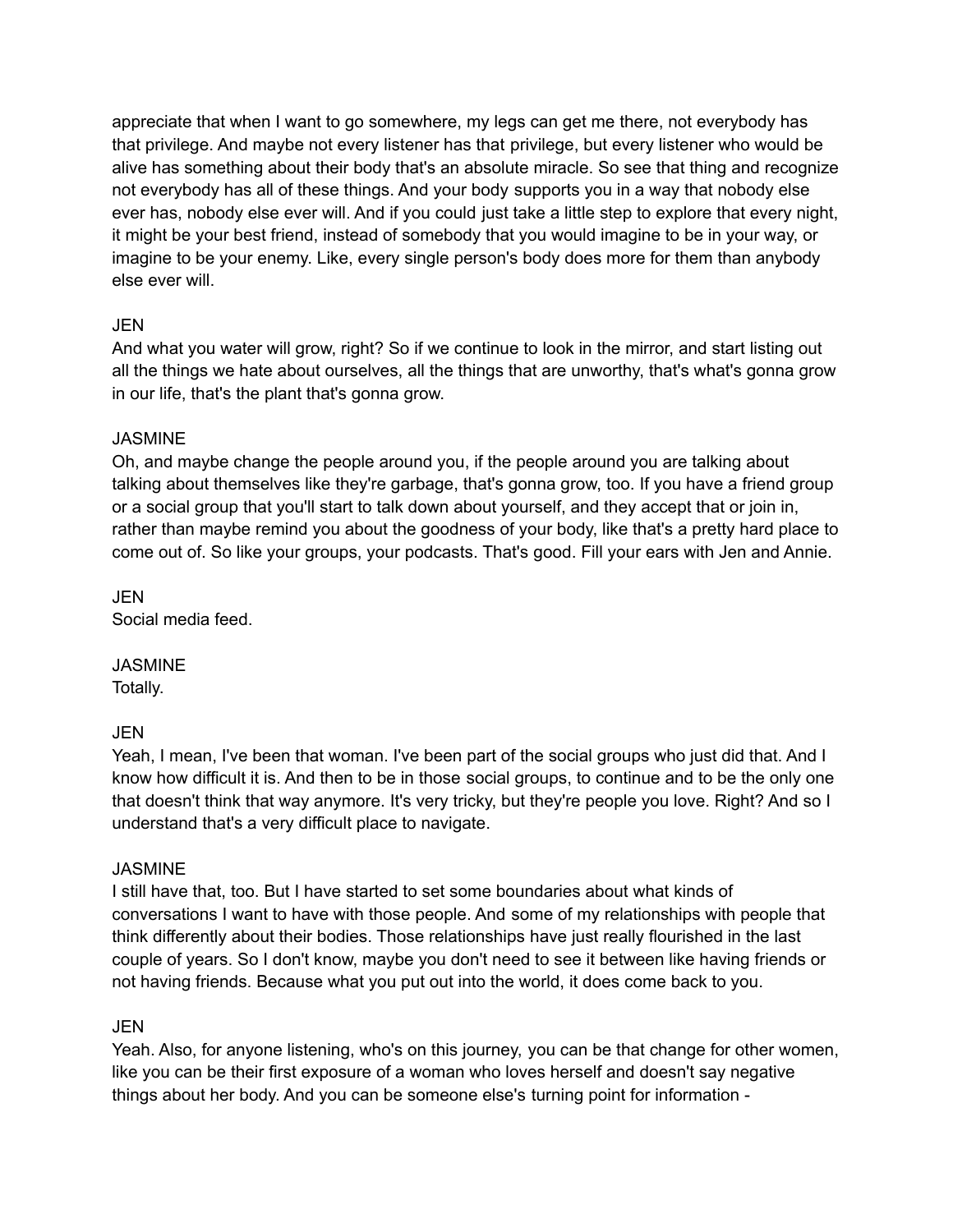**JASMINE** What an incredible privilege.

JEN Yeah, right?

JASMINE That's a really cool, really cool opportunity.

JEN Yeah, so -

### ANNIE

Jasmine, I love all these changes that you experienced, maybe both how you presented yourself externally and some of the internal changes and shifts that were going on with you. But then you seem to start really experiencing some weight loss. What was the shift there for you, what caused that tide to change?

### JASMINE

For sure. So, you know, I had at that point built some relationships in Balance365 and coaching, I felt more at home. And I just, I saw other people having results when they were focusing on the habits that were more to do with nutrition and more physical things. So prior to that, I was working completely on my mental, emotional, spiritual life, I was learning about habits, but I wasn't necessarily implementing them. So it was a lot of mental work. But then I decided, I am interested in actually putting in some work to make my love for myself reflect into the way I care for my body, too, I started to recognize that caring for my body could include some changes to my nutrition, some changes to my movement, and that that could further support my health, and my quality of life. So I started to explore that. And with a lot more frequency in my connecting and coaching, I went to coaching for different kinds of support, more habit-based, we kind of would spend a month at a time wanting different habits, so changing the balance in my food, adding, I mean, it's not a secret, adding protein, adding veggies.

JEN [Laughs] Yeah, that's not a secret.

ALL [Laugh]

### **JASMINE**

And then the real change happened for me when like little changes happened when I bumped the veggies and the protein up, of course. But then when I started to practice very intentionally practice noticing what my levels of fullness felt like in my body, hungry to satisfied, full, over full, and to be able to consciously stop when I was ready to stop at satisfied instead of full or over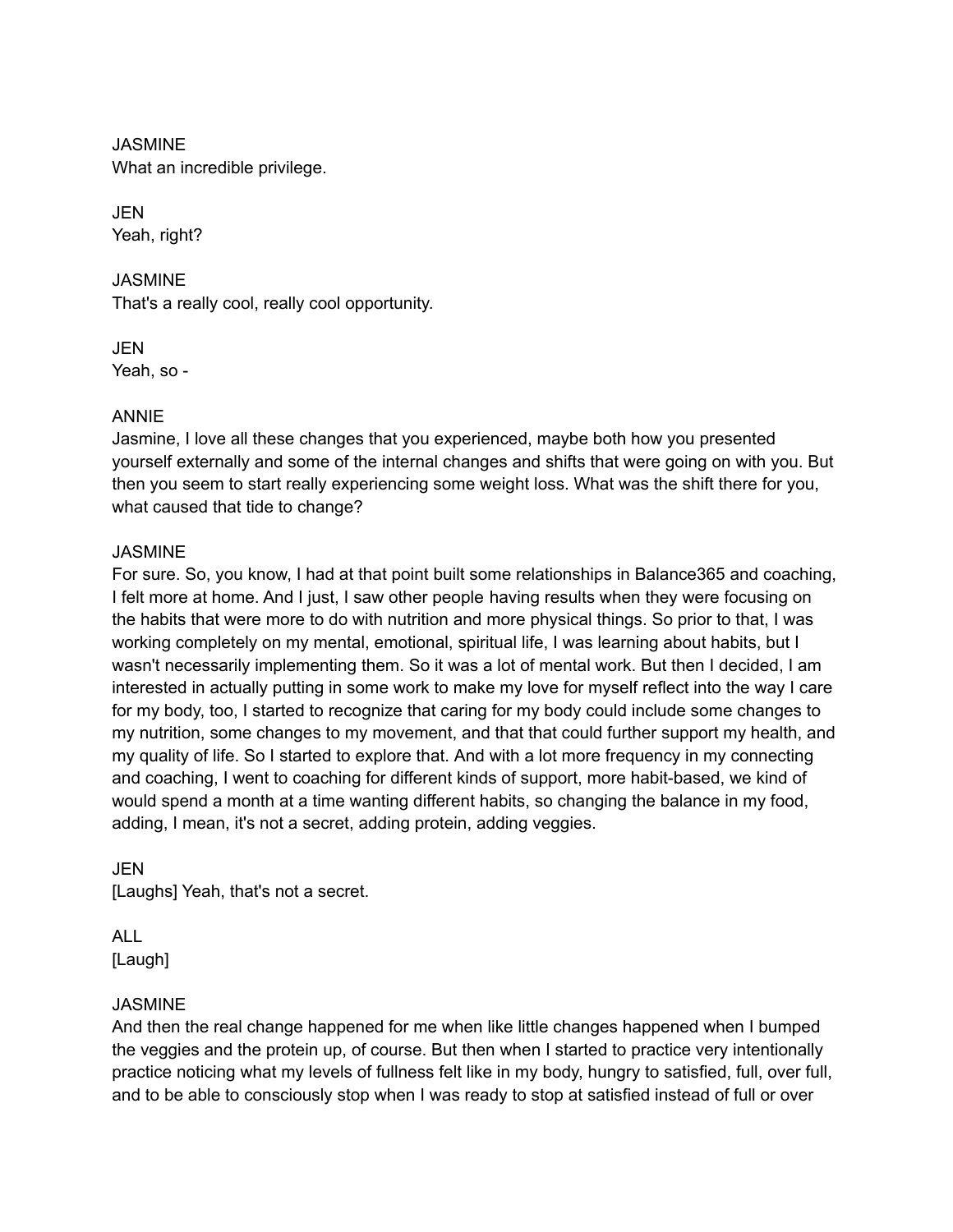full. And yeah, then I lost a good amount of weight around that time, like 20 pounds. And yeah, all it really took was some small shifts. But there was a lot of consistency and a lot of support. I was having conversations about that with coaches and peers, you know, at least once a week and writing down my intentions and celebrating the changes and recognizing how I felt differently and my body.

### JEN

You really committed to it and committed to troubleshooting and you still are committed, I still see you troubleshooting when things come up for you whether it's mindset, whether it's habit based, whether it's circumstance based, getting the support you need to care for yourself where you're at.

### ANNIE

Did these, you call them small shifts, did the results that you were getting from these small shifts surprise you?

### JASMINE

I think at that point in time, I had seen enough other women to see results that I wasn't like, shocked, but I was kind of like, it did seem like a big contrast to the ways that I've lost weight in the past. So it didn't feel like a surprise as much as it felt like a little bit too good to be true. Or like when is the other shoe gonna drop? And then I kind of felt like it did last March, there was this like pandemic that most of us have been impacted by. [Laughs] And that was at the same time that I took a bit of a break from coaching, which makes a ton of sense personally, with my career, I was just in that, and through a whole lot of like, red zone kind of crisis living, complete change to my routines and circumstances and emotional world. I thought I was gaining tons of weight. I thought like for sure this is gonna be like when you stop a diet and then you gain all of it back plus 10 more. And I can ignored the scale for half a year. I just was surviving and trying to manage a pandemic for the whole world. Because that's how I felt.

### JEN

Yeah, and also you're just, so everybody listening understands, you're a public health nurse. So you're really like a frontline worker and yeah, impacted greatly by it.

### **JASMINE**

Yeah, so I really was doing a lot of that work during overtime. It completely changed the type of work I was doing at work and all that jazz. So then in the summer, I was like, you know what, I think my energy is not what I want it to be. I'm feeling uncomfortable in my body again. I know that I have a resource to manage, so let's recommit to coaching and being in there. Got on the scale and lo and behold, I had gained seven whole pounds over six months of, I don't know, I never lost weight in the restrictive way. So I didn't gain it back like that, because it was really different. I had actually changed some habits, I had some better skills, like...

JEN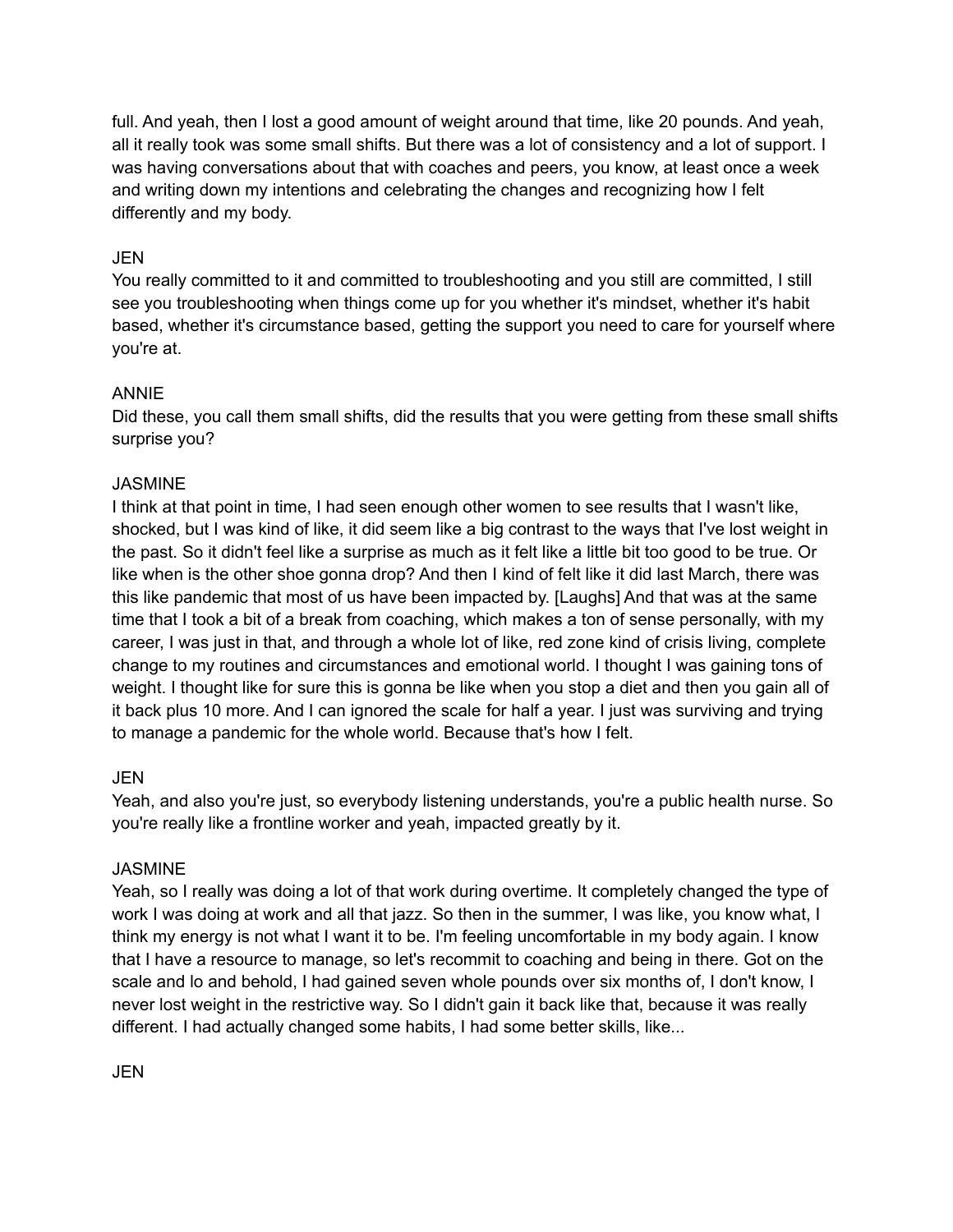Perception is strong. And we've talked about this in previous podcasts, but weight is never going to be just, you hit a pound, and you stay there forever. But what Annie and I are trying to introduce people to the concept of, is, dieters, their weight is like a tsunami, it's going out or it's coming in, and they feel like it's out of control, and they have no way to manage it. In our world, we talk about it as a gentle tide, it's gonna be coming in and out. And that's what life is, period.

### **JASMINE**

I was genuinely shocked to experience that.

### JEN

Right. And so your tide comes in, and your tide can go back out. And my weight fluctuates throughout the year, I find I'm on the heavier end of my healthy range in the winter, when summer comes, I come down to the lower end of my range. And it's just, it's like a tide, and I don't fight it, it's just I found a range that I can sustain very comfortably. And probably even through periods of stress, right? And so, but perception is a very strong thing. And I think you probably went through a period where you kind of needed to see it and experience it. Now you have the evidence. And you can see that your weight isn't going to spiral out of control because you have totally different habits and approaches to self-care now.

### **JASMINE**

Totally.

### ANNIE

And even listening to you talk about it, Jasmine, you seem as though it's very much like this, "Okay, I can sense that maybe my habits have shifted, and I'm not feeling as good as I'd like, I am going to reassess, take inventory of my current habits and make changes as needed," versus this panic, like, "Oh my gosh, I gotta do something about it right now."

### **JASMINE**

Totally.

### ANNIE

Diet, diet diet, the experience that a lot of women have when they experience some weight gain.

### **JASMINE**

Mm-hmm. And yeah, it made a whole lot of sense, when I came back to that focus, too, because my crisis mode was a little bit of a reprieve then. So I had learned, like, when you're in a red zone, that's not the time to like, try and make huge changes to your body. Like, it's okay to do your best with what you have, and just get get through that time.

### JEN

So even after, you know, looking and seeing that you'd gained seven pounds, you weren't panicking.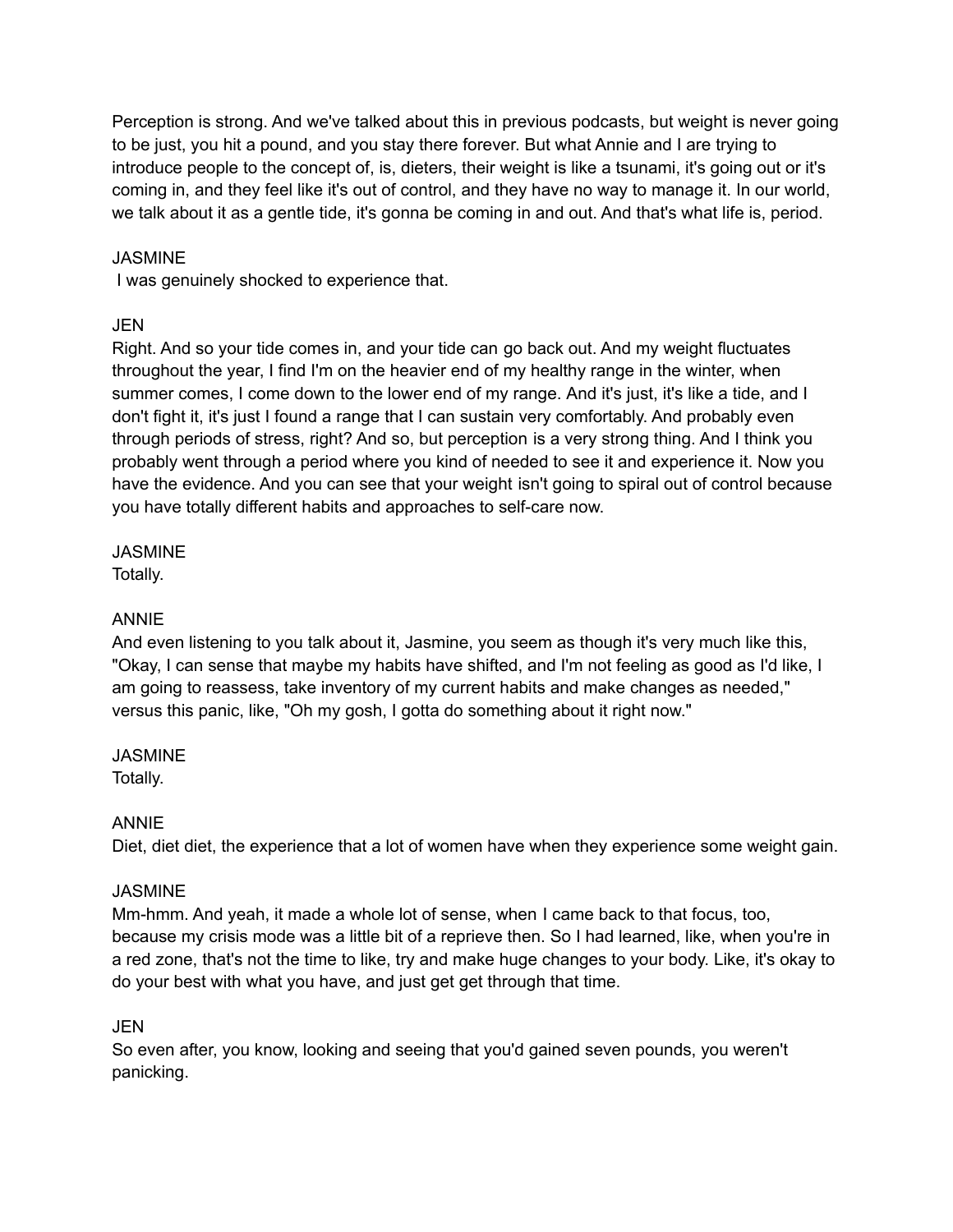#### **JASMINE**

No, I was like, "Oh, I didn't gain it all back. Okay." And then I was like, "Okay, well, let's look at the reality here. Like, am I wearing the clothes that I did 30 pounds ago? No. I'm wearing the clothes that I did after the 30-pound weight loss. And they feel a little snug. So like, yes, I have some information here. But the information is clearly not saying all hope is lost and then some. It's saying like, 'You can shift back towards something more comfortable when when you have the capacity to do that.'"

#### JEN

Yeah.

### **JASMINE**

Yeah. So then I, yeah, I got back into coaching. And it was great. I got the support I needed to make some more changes. And at that point, I got really mixed up between what is a dieting behavior? And what is a dieting mindset? So I was at the point where I was like, "I do want to lose some more weight. But I don't know if I want to use egg whites or I don't know if I want to use, I don't know if I want to stop when I still feel like I could eat more." Or, like any of those behaviors that I've ever done ever while I'm dieting. I was like, "I don't know if I can do that without considering it to be self-harm." And I think I was on a call with you, Jen, when I realized like my most harmful time with being very hungry wasn't actually something I did to myself. It was because I was throwing up for seven months when I was pregnant. And I've never hurt myself in that way, and I could trust myself, and then that freed me up to explore different behaviors without experiencing them as dieting.

### JEN

Self-trust is huge in this journey. And so just for anyone listening who might not understand, we deal with this constantly, is that people ask, "Yeah, but how do I lose weight without restriction? I don't get it." Right? And it's, we talk about, restriction is not an action, it's a mindset. And when you have self-trust, when you don't have a panicked mindset around weight, when you are calm and reasonable, you can make different choices, see how that feels for you, see how that works for you, and adjust and decide if that's going to be right for you or not. And so that rebellion urge, that's probably one of the most common things we deal with in Balance365 is, it's just a lot of fear around making any changes, women very afraid that they're going back to dieting or restriction or, you know, what does this action say about me or that kind of thing? So it sounds like you really unpacked that and realized you are in charge.

### **JASMINE**

Yeah, I would say that my self-trust is about five or six months old. It's my newest superpower from Balance365. And it's amazing. And I'm hyping it up to my friends just like I was, you know, diet deprogramming back in the day. Like, "You seem sick, like, could you take a day off? Like that would be a really good way for you to actually show yourself in an action that you're worth self-care and that you have your back. Like, how can you show yourself that you have your back? It sort of seems like that might be a way."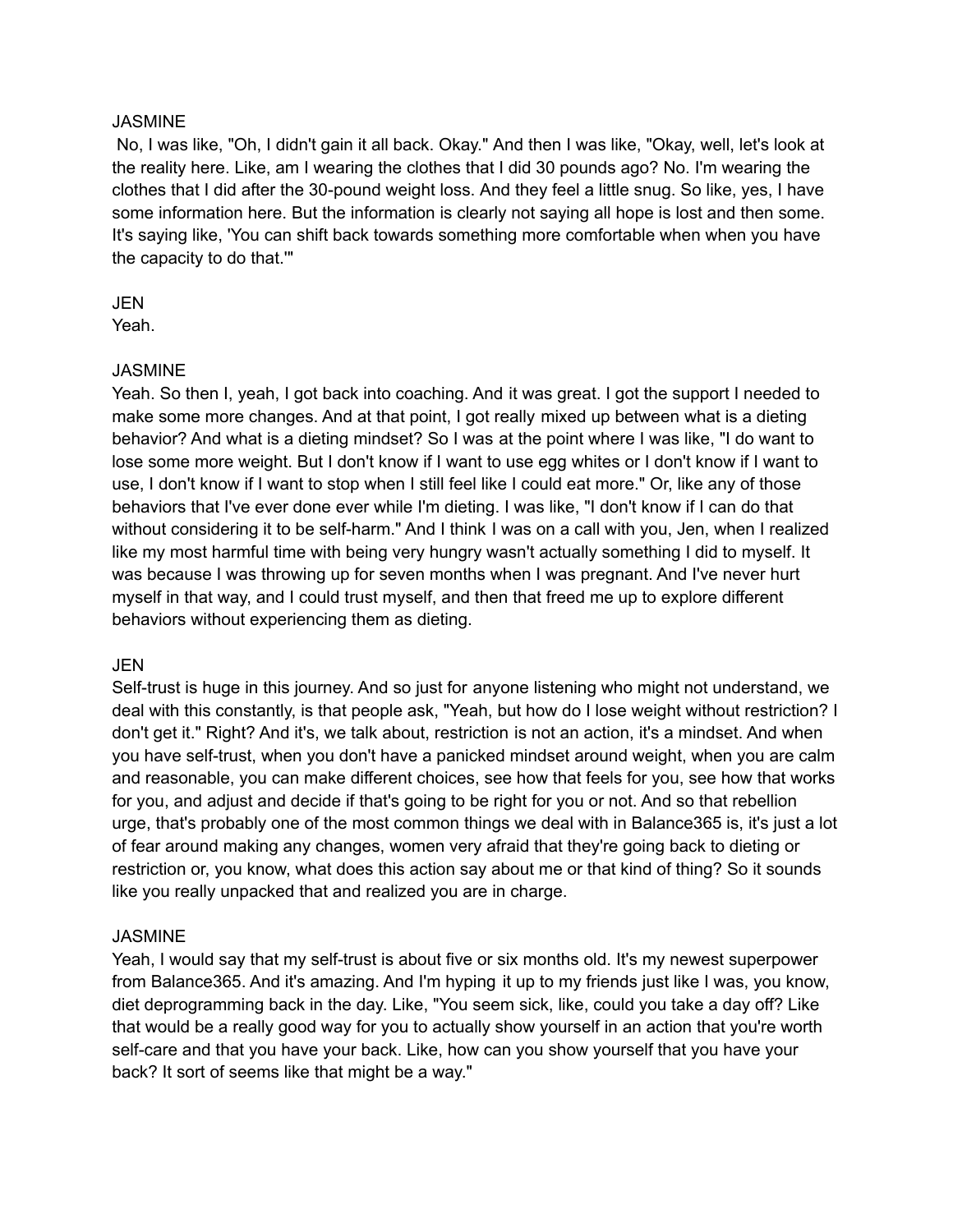#### ANNIE

I love that. You say that to our our community all the time. Like, you've even said it to me, like, you've got your back. And like, what a great feeling to know that if all else fails, like, I know I'm doing what's best for me. I've got my own back.

#### JASMINE

Yeah, a whole lot can crumble and your body is still there for you and you can still have your back.

#### ANNIE

And I think this, I think what's beautiful about your story, Jasmine, is your self-trust didn't just pertain to food and fitness. It's how you wear your hair, how you dress yourself, who you're spending time with, like, boundaries that you set with friends, family, workmates like it's spilled out what it sounds like into a lot of different areas.

#### **JASMINE**

Totally. Yeah, it's been nice. [Laughs]

#### ANNIE

[Laughs] "It's been nice." So I know, I do know I want to call back a few circumstances where I remember you feeling uncomfortable with people talking about your changing body and working through that, because I know that can be an experience that makes women uncomfortable.

#### **JEN**

You were having, I think it was just sort of people in your community, co-workers maybe commenting on your weight loss?

#### JASMINE

Yeah.

### JEN

And it was very uncomfortable for you. Can you explain to our listeners why that was uncomfortable, too, because it's a real switch where a lot of dieters are like chasing that validation at all times. And now you didn't you were -

#### JASMINE

I hated it. So when I was dieting back in the day before kids, all that, I like lapped that up, I loved it when people praised and noticed my weight loss. So I totally was conditioned to want that. But then, when I was pregnant and not losing weight, it's like, that's when I realized how toxic it can be to give unsolicited commentary on other people's bodies. And it really hurt me then to receive all of this unsolicited commentary on my body. And I realized the only reason people felt so welcomed to just spew their thoughts about my body to me was because of diet culture. And because I had wanted that in the past. But I was going through a change. I didn't want that anymore. And I wanted to make decisions for my body that were about what I wanted for my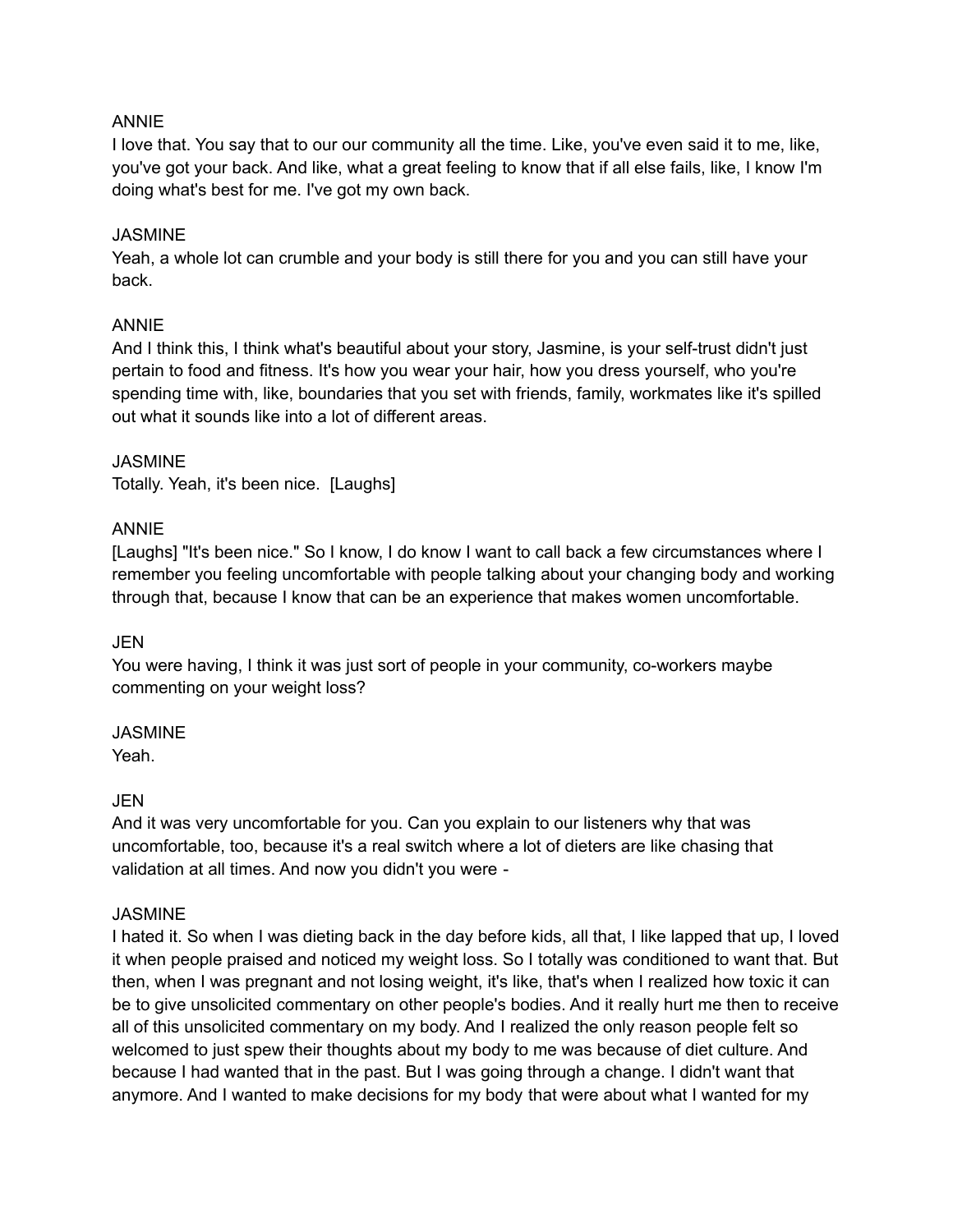comfort, for my energy, for my wellness, for the way I present in the world as a whole person, not just for the physical image that I present to others. So when I am getting comments on my physical presentation, I'm like, "What does that even matter to you? I'm not dieting, so don't get excited about that. It's not the most important thing about me. Why do you even care? And no, I don't have an exciting diet to tell you about." If it was like somebody closer, I might have a more gentle approach, I'm sort of spewing my internal dialogue. To people's faces. I would say things like, "I don't really want to talk about that." Or, "Yeah, okay," or, "I didn't notice," even if I did obviously, but just dismissive.

**JEN** Were you angry?

### **JASMINE**

I was angry, but not usually at those people. I was angry at though the culture that we live in that makes it acceptable to comment on bodies every time we want to or we change.

### JEN

Yeah, I mean it's our physical bodies and the reality is we're visual people and people are going to notice when bodies are changing or faces or changing, but the culture we live in has made it okay to then verbalize to that person how much you've noticed their change right? So of course humans are going to notice change.

**JASMINE** As a praise.

JEN Yeah.

### **JASMINE**

So if somebody would say, like a close loved person would say to me like, "Hey, I noticed some changes in your body, like what's going on? Like do you want to talk about it," that would be very different than, "Your butt looks so good, you're really losing it, you must be running," or, that was another one I got, "You look like you've been running a lot." - "Oh I haven't been." - "But you really look like you've been running, like, great job."

### ANNIE

Okay, but how much are you running? [Laughs]

### JASMINE

I actually haven't really run for a year, like that's an interesting comment, like why do you think I look like I've been running?

### ANNIE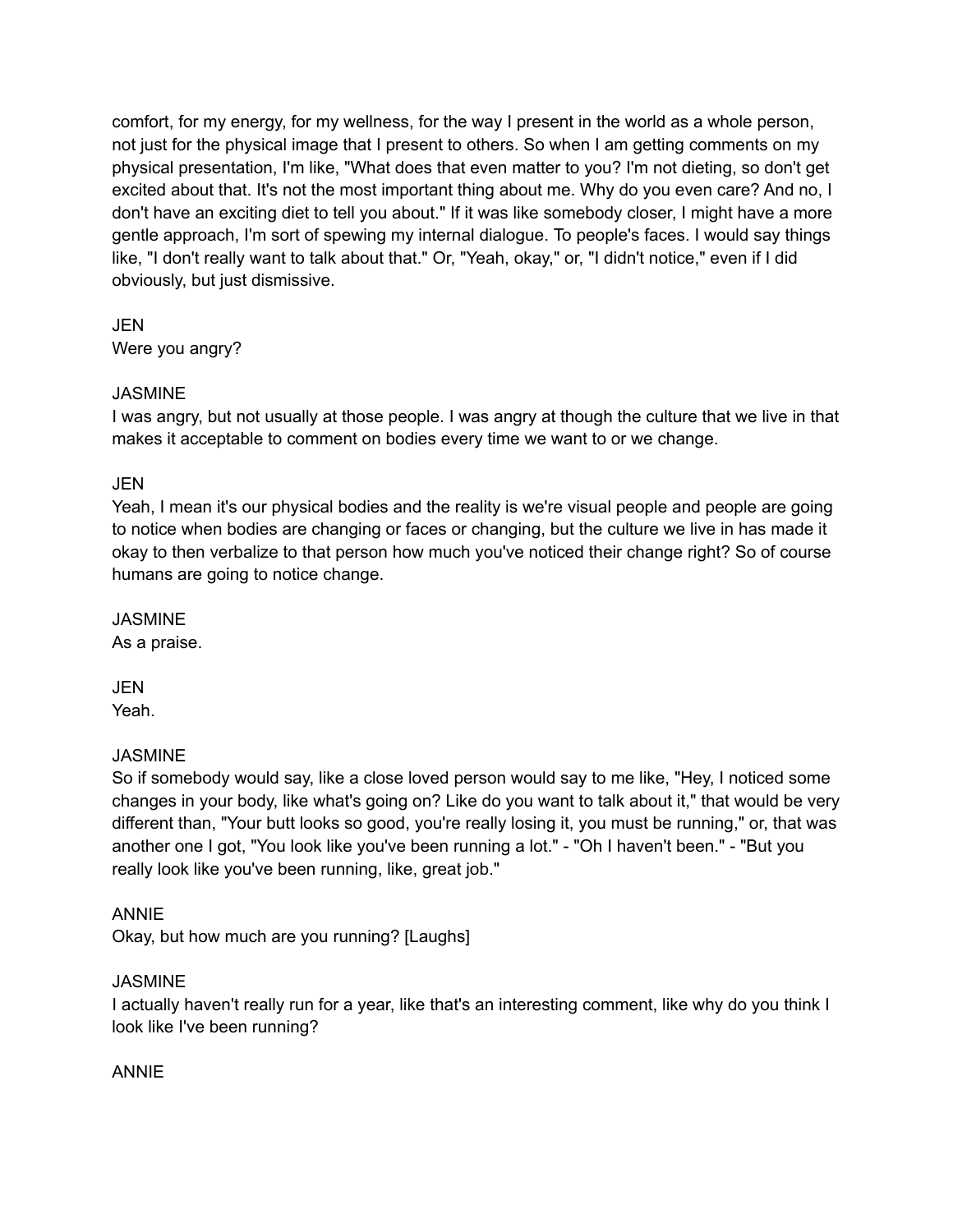I had a similar experience, Jasmine, all my life I wanted to be told I was pretty right? Like that was because I believed that my, that's how I got my worth by looking a certain way and then once I realized that my worth was all these other things, being called pretty just wasn't satisfying anymore. It was like, "Okay yeah, and I'm funny and I'm smart and I'm a good mom and a good friend," you know, it was like, this just doesn't rev my engine like it used to.

### JEN

When you don't hang your hat on that compliment, then it, you know.

#### JASMINE Yeah.

### ANNIE

Yeah.

### JEN

Do you, how would you how would you respond now, Jasmine, to someone commenting on your weight loss? Do you have any standard back pocket replies that you keep handy?

### JASMINE

If it's like a casual kind of workplace encounter, I have said things like, "Yeah I've made some small changes," and if they ask some more about it then I can tell them about it or if it's like a love person and we have the space, like I have verbally diarrhea'd my entire Balance365 story to a number of people and then shared some links. [Laughs] "If you want this for yourself here's the podcast that is the freest version to get these thoughts in your brain." [Laughs]

### **JEN**

And do you ever communicate to people that you have had these results because you quit dieting?

### JASMINE Oh yeah. Yeah. Totally.

### JEN

And is that, that's always kind of probably a shocking like, "Oh."

### **JASMINE**

You know what? I think especially in this last year, it's a funny year and a funny environment for everybody, so I literally don't have anybody in the commentary space who hasn't been close to me for a long time because of COVID, so my coworkers, they have seen me make slow changes for a long time. My family members, too, so yeah, it's kind of probably unique that I haven't really gotten any of those comments for some time. I don't think I'm shocking a lot of people because I'm just not physically around them and I also kind of left social media. I might get more that if I was on social media but I had to take a break from that for COVID reasons.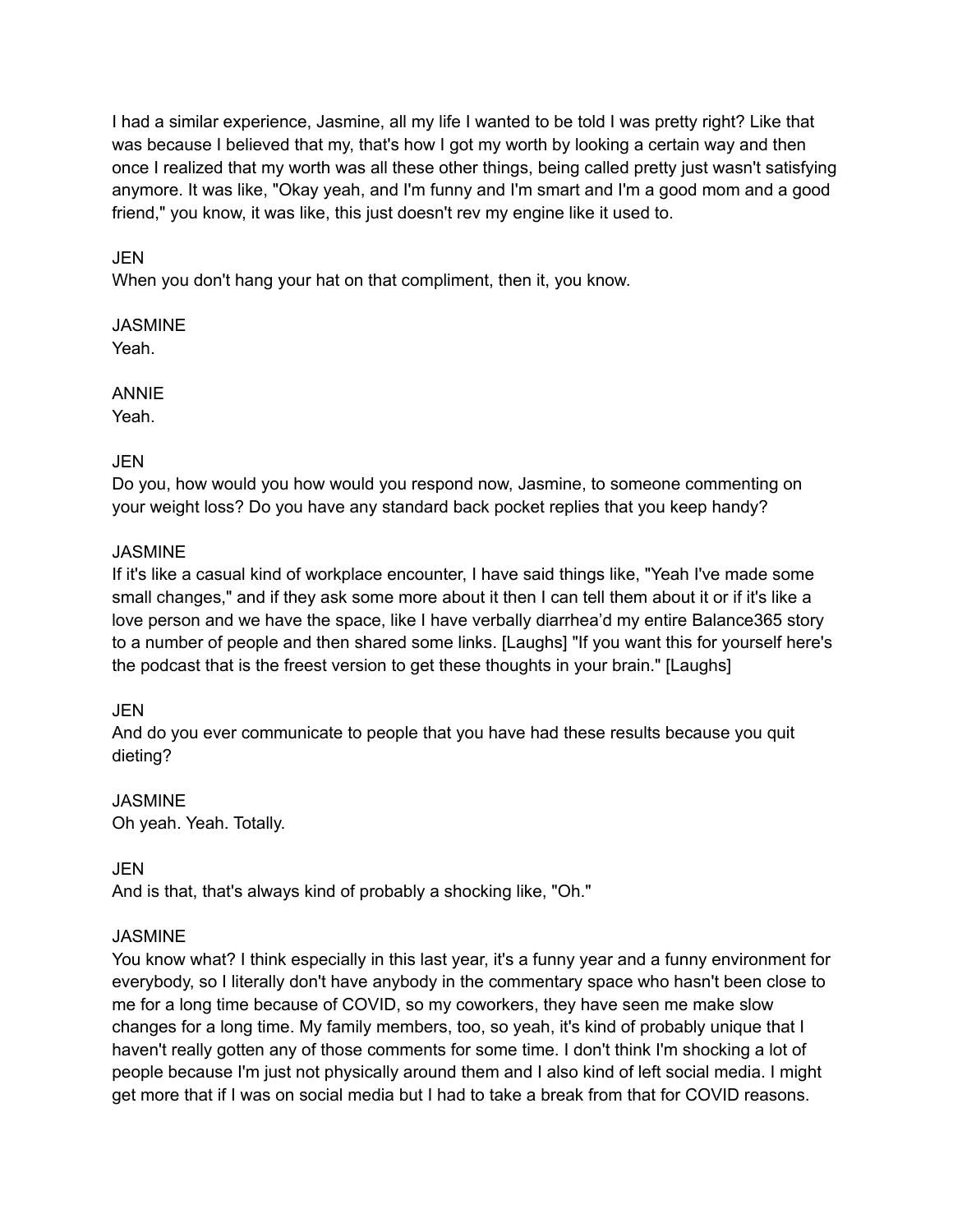### ANNIE Boundaries. Good boundaries for you

**JASMINE** Totally. It's been helpful.

### ANNIE

Jasmine, weight loss results aside, I think it's pretty clear to us and maybe even people listening that you seem really content and at ease in your habits, your journey, your life. Are you happy with where you find yourself today?

### **JASMINE**

Yeah, I don't necessarily see myself at the end of the journey and I think there's a difference between that and being happy, but I feel safe in my body. I feel like I have the tools that I need to make changes when I do. I feel like when I go through crisis I'm safe to go through a crisis without also feeling like it's a crisis in my body, like, that's there for me, I know that, and if it's changing then I can go back and care for it at any other point. I no longer have hypertension, which is great, I'm happy about that. I don't know if that was related to my weight change but I think it must have to do with my general health improving. Yeah, I feel like I have a lot of power, confidence, safety in my own body and also that that's influenced my relationships. So I feel safe, confident, loved, in my body and in my surroundings.

### **JEN**

I love that. And the only thing that matters for any weight loss journey is that the changes you've made feel sustainable for life. So Jasmine, is what you are doing, does that feel sustainable?

### JASMINE

Again, like yes and no. Like, it will be sustainable for me to do like one version of that when I'm in a green zone and a different version of that when I'm in a red zone, and I trust my ability to shift through those things. I'm not always going to do my best and I don't have to. That's okay.

### JEN

Awesome. So you can you feel confident, you can scale your habits to meet yourself where you're at.

### **JASMINE**

I have the skills. So is everything always going to look the same? No. And I wouldn't choose that. But I have skills. Yeah.

JEN Awesome.

ANNIE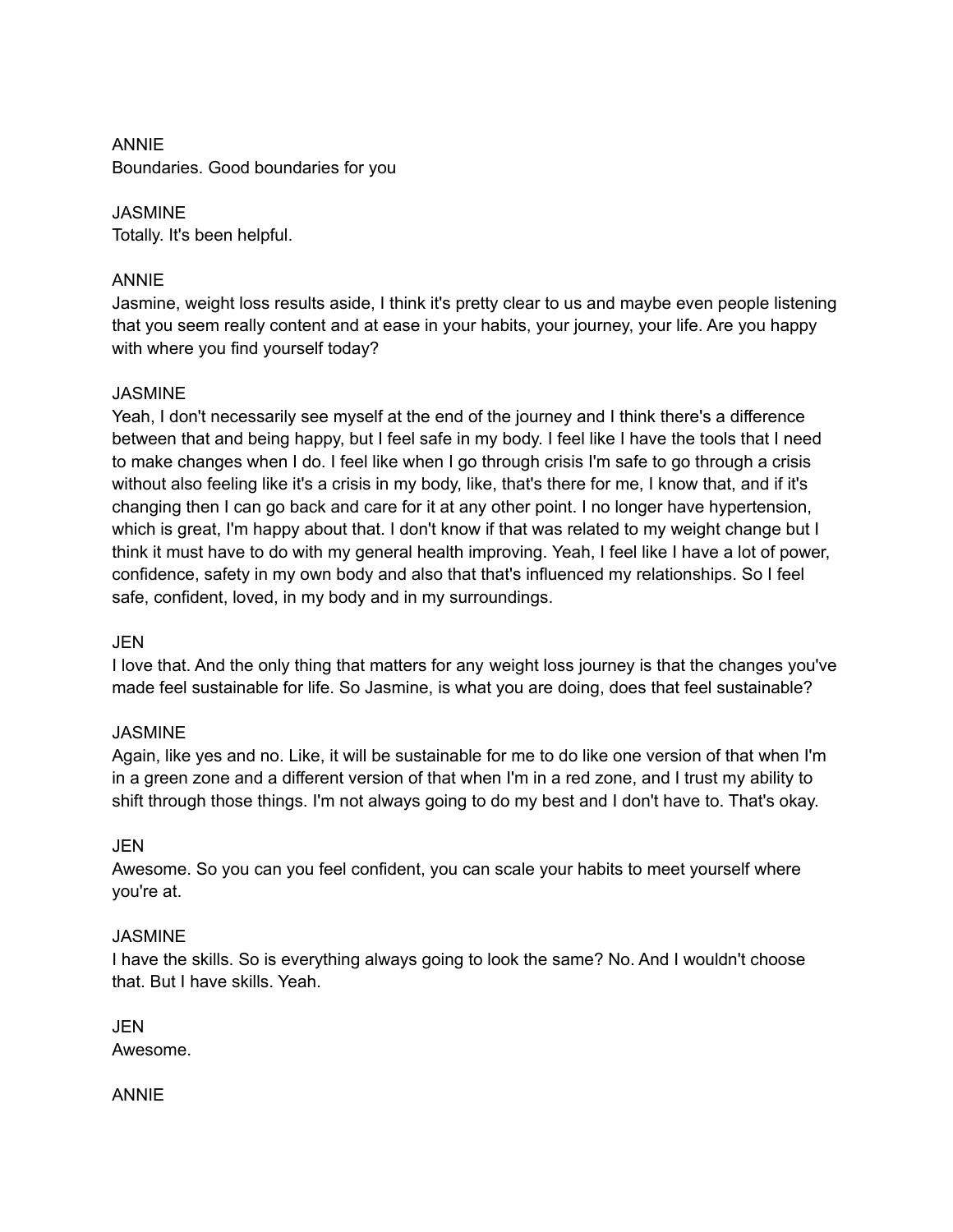That's a great answer. Jasmine, we always ask this. If there was a woman listening, who is on the fence about joining Balance365, what would you tell her?

#### **JASMINE**

So, from my experience, I have often like, jumped too quickly into things and spent money. And then like, "I'm going to do this thing." And to me that has not been sustainable. So I would say like, there's this beautiful loving community. Here's the free bits, like, get yourself in the podcast. Jen and Annie are doing this workshop, you can join that. But if that connects with you, if you'll feel safe there, if you'd like this conversation that I'm having with you, like it probably will be great. And if there's a sale coming up, maybe get on that, but it probably will be good for you. And I'll be here too, and talk to me. And you're absolutely worth it, every penny. Yeah.

#### **JEN**

Thank you.

### ANNIE

Yeah, thank you, Jasmine, this was so great to chat with you. It's been such a fun experience, watching your evolution.

#### JASMINE

Thank you so much to you, too, also, like, it's very clear to see that I have completely changed my relationship with myself and the way I go through my world since being in your program and I am so, so grateful. So so grateful.

#### ANNIE

We are grateful for you and the support you offer to women in our community, too, is like second to none. So I think it's such, you're such an important element in our community. I'm so appreciative of you.

#### **JASMINE**

Thank you. It's an honor to be there.

### ANNIE

Okay, my friends. Well, I can't wait to see what color your hair is next time we have you on the podcast.

## ALL

[Laugh]

### ANNIE

This was fun. I cannot wait for our listeners to enjoy this and we'll talk soon my friends.

### **JEN**

Bye.